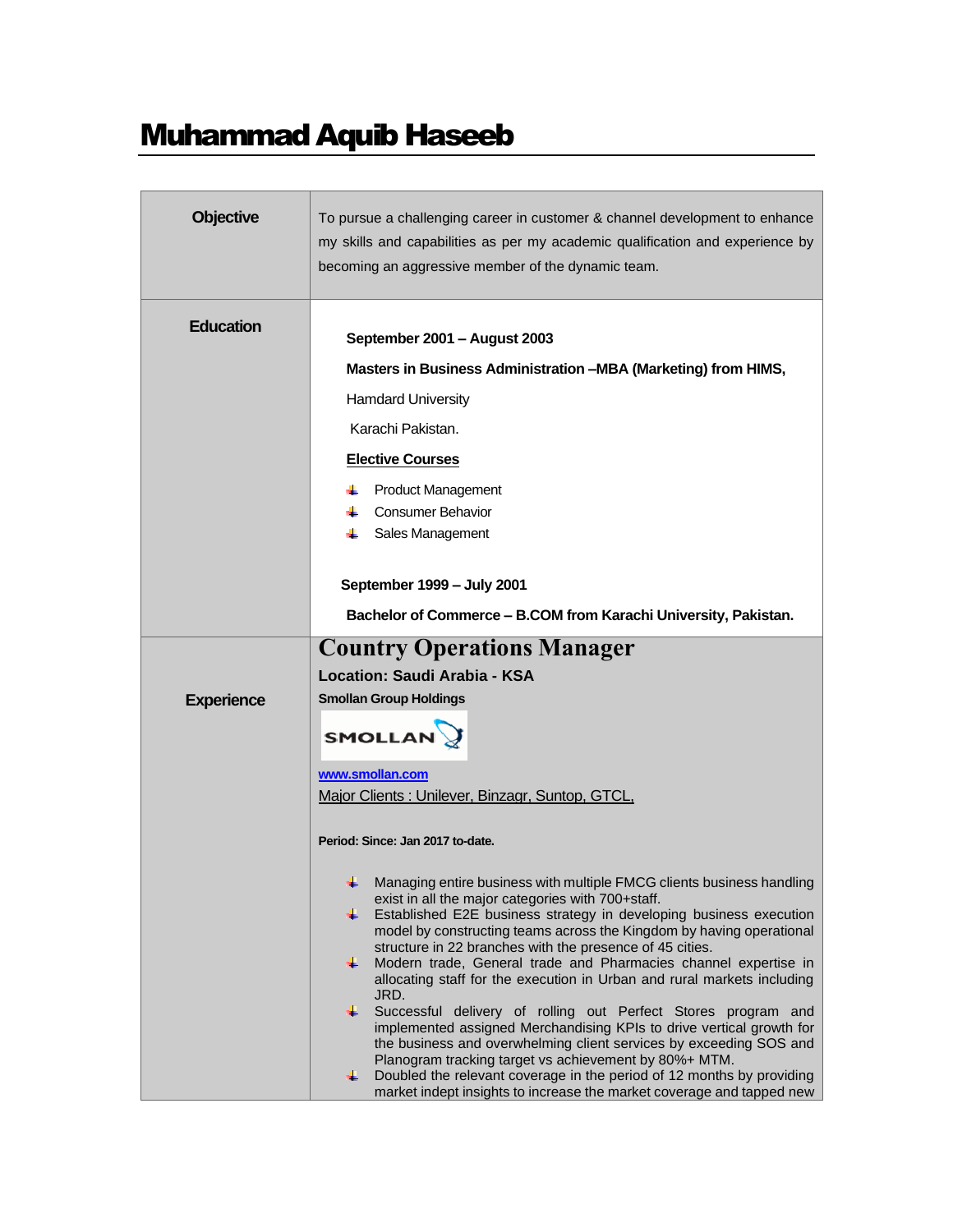| potential stores for incremental sales growth by expanding business                                                                              |
|--------------------------------------------------------------------------------------------------------------------------------------------------|
| across KSA.<br>Build team capability by engaging teams B2B training sessions to uplift<br>₩.                                                     |
| the skill sets to ensuring Sales and Merchandising KPI improvement in                                                                            |
| the assigned customers.<br>₩.,<br>Channel architecture development as per other markets to define the                                            |
| right assortment of product and resource allocation.                                                                                             |
| ٠.<br>Front end and Back end audit compliance development for the cost                                                                           |
| efficient model and results declaration from unbiased medium.<br>÷<br>Ensuring Saudization for each business unit by creating carrier            |
| excitement plan for the local staff by attracting through SBS                                                                                    |
| Client expectations matrix successful implementation for 121 alignment<br>- ⊢<br>from the grass root level to the top management of each client. |
| Responsible to deliver the P&L targets with sustainable business growth<br>₩.                                                                    |
| by fully aligned strategy in place YoY.                                                                                                          |
|                                                                                                                                                  |
| <b>Client Director</b>                                                                                                                           |
| <b>Location: Pakistan</b>                                                                                                                        |
| <b>Smollan Group Holdings</b>                                                                                                                    |
| <b>SMOLLAN</b>                                                                                                                                   |
|                                                                                                                                                  |
| www.smollan.com.za                                                                                                                               |
| Major Clients: Unilever, BAT                                                                                                                     |
|                                                                                                                                                  |
| Period: Since: November 2013 to Dec 2016.                                                                                                        |
| ₩.,<br>Lead Perfect Stores (Merchandising team) by ensuring robust                                                                               |
| implementation of Unilever KPIs successfully implemented to increase                                                                             |
| the stores thruput and evaluate the stores ROI positive.                                                                                         |
| ₩<br>Responsible to deliver the P&L targets with sustainable business growth                                                                     |
| by fully aligned strategy in place YoY.                                                                                                          |
| ÷<br>Build superior talent within team to escalates growth culture for each                                                                      |
| level and build competitive environment with excitement towards<br>achieving their individual goals.                                             |
|                                                                                                                                                  |
| Setup business structure to meet client expectations with profitable<br>growth and efficiency into the system/procedure.                         |
|                                                                                                                                                  |
| ÷<br>Review monthly performance of management team member and guide<br>to bring more out of his job.                                             |
|                                                                                                                                                  |
| ÷<br>Exceeding from targets by directing, coaching and<br>controlling the                                                                        |
| activities through cross functional involvement and guiding them.                                                                                |
| ÷<br>Collaborate stakeholders to ensure maximum brands sell out exposure                                                                         |
| and yield from trade Promotion budget.                                                                                                           |
| ÷<br>Align Zonal/regional teams on clients targets & get full buy-in of the                                                                      |
| same; directing & motivating teams in achieving Company/Client goals<br>by focusing on non-negotiable objectives.                                |
|                                                                                                                                                  |
| ÷<br>Resource optimization to drive efficient business model, be an effective                                                                    |
| link between various functions within the organization & with the Clients                                                                        |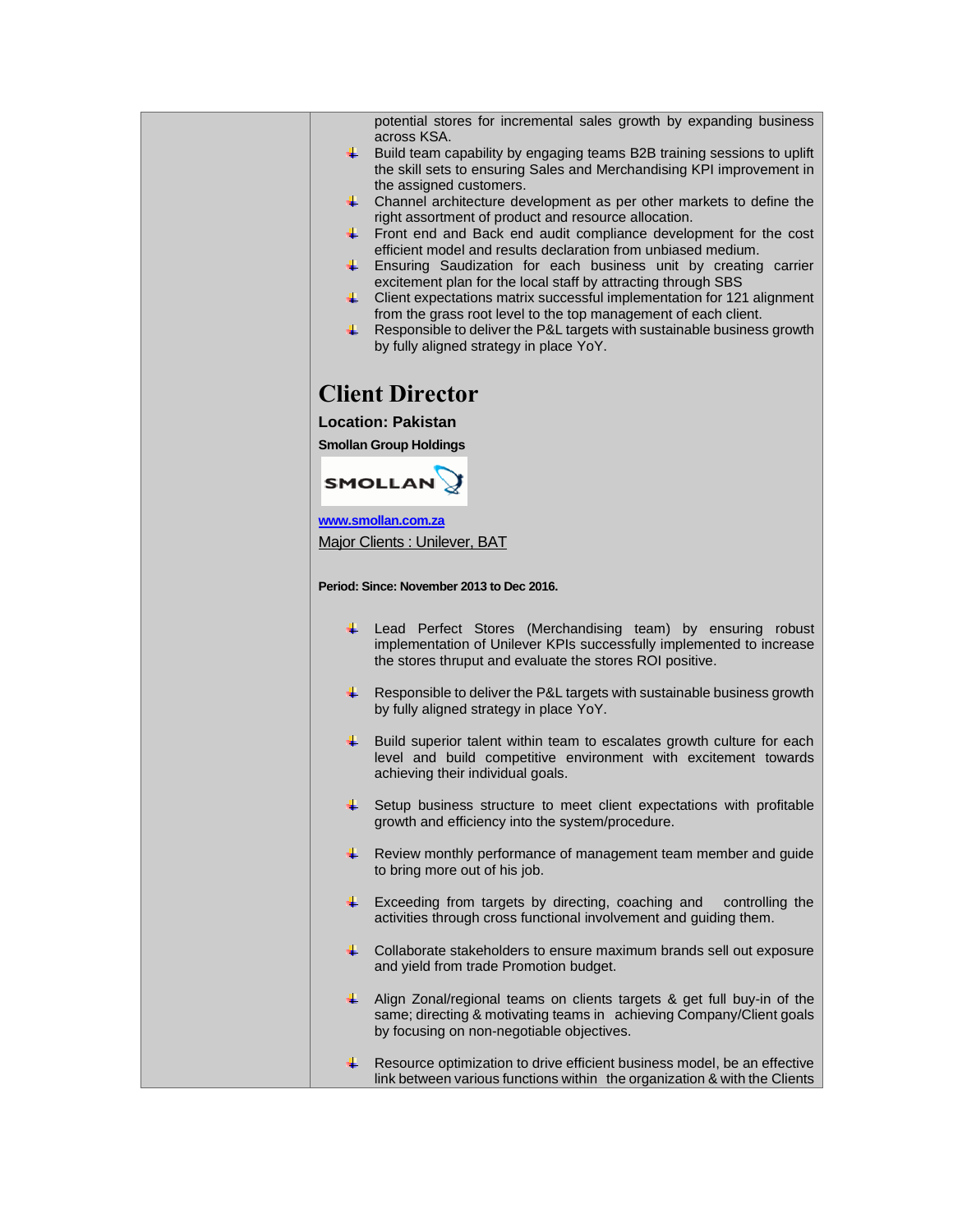|          | and field teams, implement all market activation activities in order to<br>achieve impact at point of purchase.                                                                                                                 |
|----------|---------------------------------------------------------------------------------------------------------------------------------------------------------------------------------------------------------------------------------|
| ÷ .      | Completion to place the transformation process successfully; and<br>achieved consistent growth in performance - Sustainable business<br>growth and Perfect Stores compliance YoY.                                               |
| ÷        | Calibrate annual score cards for the business and functions to deliver<br>the growth targets; plus adding value for the over delivery of client score<br>cards through business efficiencies.                                   |
| ┺        | In-depth negotiation with all functions like customer marketing,<br>operations, channel teams, Commercial and OI to devise the customize<br>strategy to focus as a team towards single objective.                               |
|          | <b>National Merchandising Manager:</b>                                                                                                                                                                                          |
|          | <b>Unilever Pakistan Limited,</b>                                                                                                                                                                                               |
|          | <b>Location: Pakistan</b>                                                                                                                                                                                                       |
|          |                                                                                                                                                                                                                                 |
| Unilever |                                                                                                                                                                                                                                 |
|          | Period: Since June 2012 October 2013.                                                                                                                                                                                           |
|          | $\downarrow$ To develop and execute the retail strategy activities specific to drive<br>brands with optimal use of resources and material with customize<br>approach for each channels/category.                                |
| ٠.       | Achieving planned in store and on store visibility targets in the identified<br>markets gaining an edge over competition and brand visibility.                                                                                  |
| ÷        | Devise performance monitoring dashboards and tracking to support<br>field teams and national scoring for month/week/YTD.                                                                                                        |
| ٠.       | To develop and execute the annual BTL plan / calendar including<br>promotion plans in line with the cycle calendar and trad category plans.                                                                                     |
| ₩.       | To exploit the sales potential available and maximize the brand<br>awareness / image in the targeted area through creativity of brand's<br>visibility maximizing sales thruput by engaging pre/post analysis of sales<br>trend. |
| ÷.       | To make the system for effective control for activation, in-store<br>merchandising techniques.                                                                                                                                  |
| ÷        | Lead and provide direction to all the field staff by involving in all Journey<br>Cycle meetings to support regional teams.                                                                                                      |
| ÷        | Planning, budgeting, executing, monitoring and controlling all the<br>current on-ground activities.                                                                                                                             |
| ÷.       | Monitoring competitor's activities to support shopper marketing team to<br>initiate counter activities.                                                                                                                         |
|          |                                                                                                                                                                                                                                 |
|          |                                                                                                                                                                                                                                 |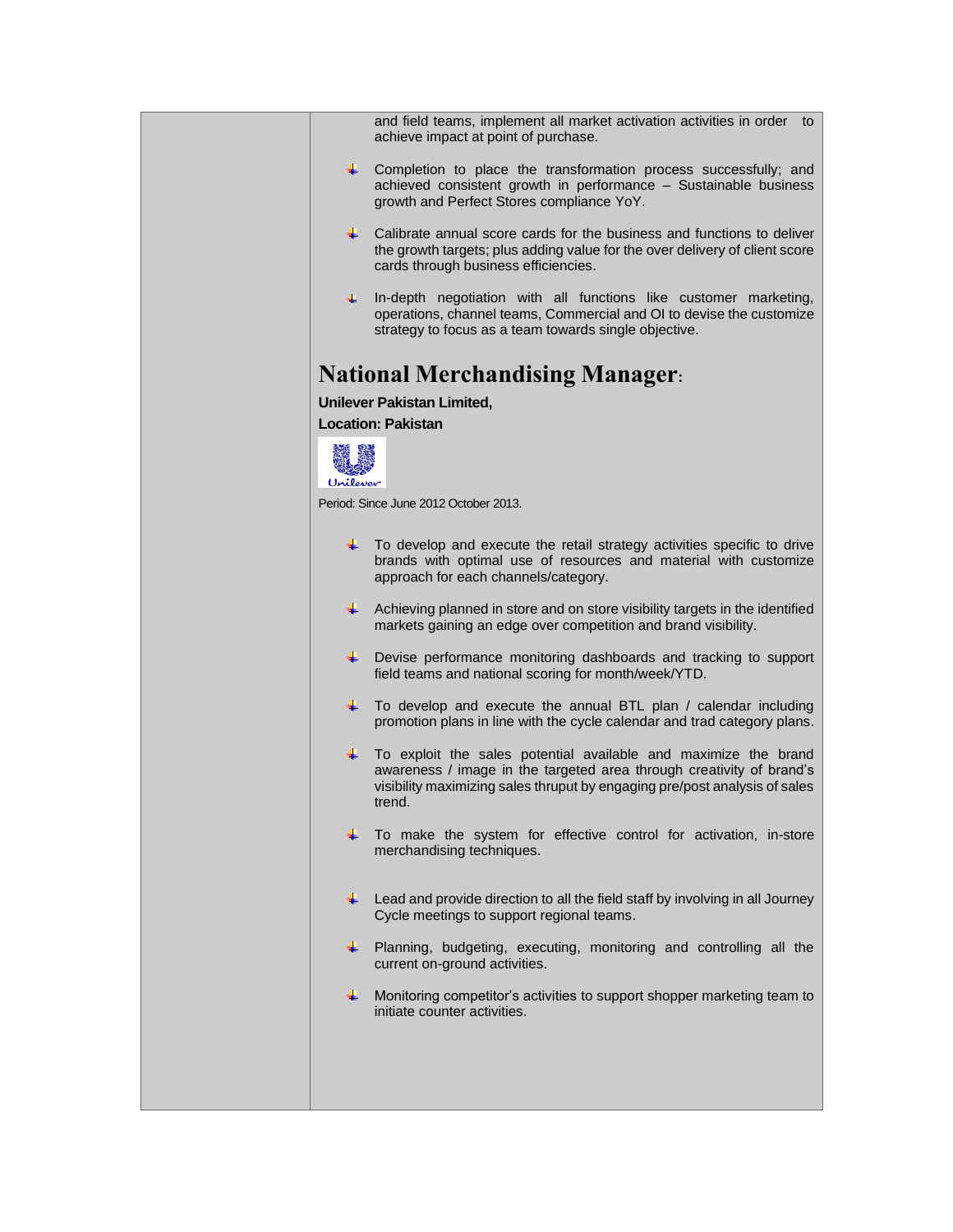### **New Initiative Manager.**

**Unilever Pakistan Limited,**

**Location: Pakistan.**



**Period: Since July 2011 to May 2012.**

- $\downarrow$  Responsible to drive the UPL NI objectives by enhancing organization size through expanding distribution coverage in emerging markets on the concept of More stores, better stores and better served – MBBS.
- ₩. Deal with customer/trade marketing team to customize of their strategy according to target market/channel to create win win situation.
- **Firmary and secondary stock management at distribution location;** proactively raise demands for smooth pipeline management - CCFOT.
- $\downarrow$  Create liquidation plan and inter-distributor stock management to keep the investment in the right shape.
- $\downarrow$  Identify gaps of availability to support the field team; visibility drive in cluster market to increase shopper frequency.
- $\ddotmark$  Focus on shelf availability OSA and share of shelf SOS according to the market share at POP level with right proposition and Shelf standard to create excitement among consumer & shopper to get their desire product with ease.
- Establishing emerging channel focus distribution network to develop ₩. potential in it.
- **U** Delivering Rural and RTM Growth Agenda by planning & executing field plans (Fountainhead, RTM distributors, Van Operations etc) for designated Geography.
- Established centralize Cosmetic Distribution network for Karachi; with increasing affluence, beauty category will lead profitable business growth in HPC.
- 4. At present beauty brands in Unilever Pakistan to inculcate a beauty culture and achieve competitiveness in cosmetic channel; where diversified concept of market service engaged in a structured manner effectively.

### **Sr. Operation Manager – Wall's Division.**

#### **Unilever Pakistan Limited,**

**Location: Pakistan.**



#### **Period: Since December 2007 to June 2011**.

- ₩. Managing team of territory managers and distribution network in the assigned markets to capitalize business profitability and maximize the market share.
- € Works on multiple projects related to Ice cream business for enhancing business profitability of distributors.
- $\downarrow$  Improve the sales volume by enhancing width and depth of business by making corrective measures in distributor's network.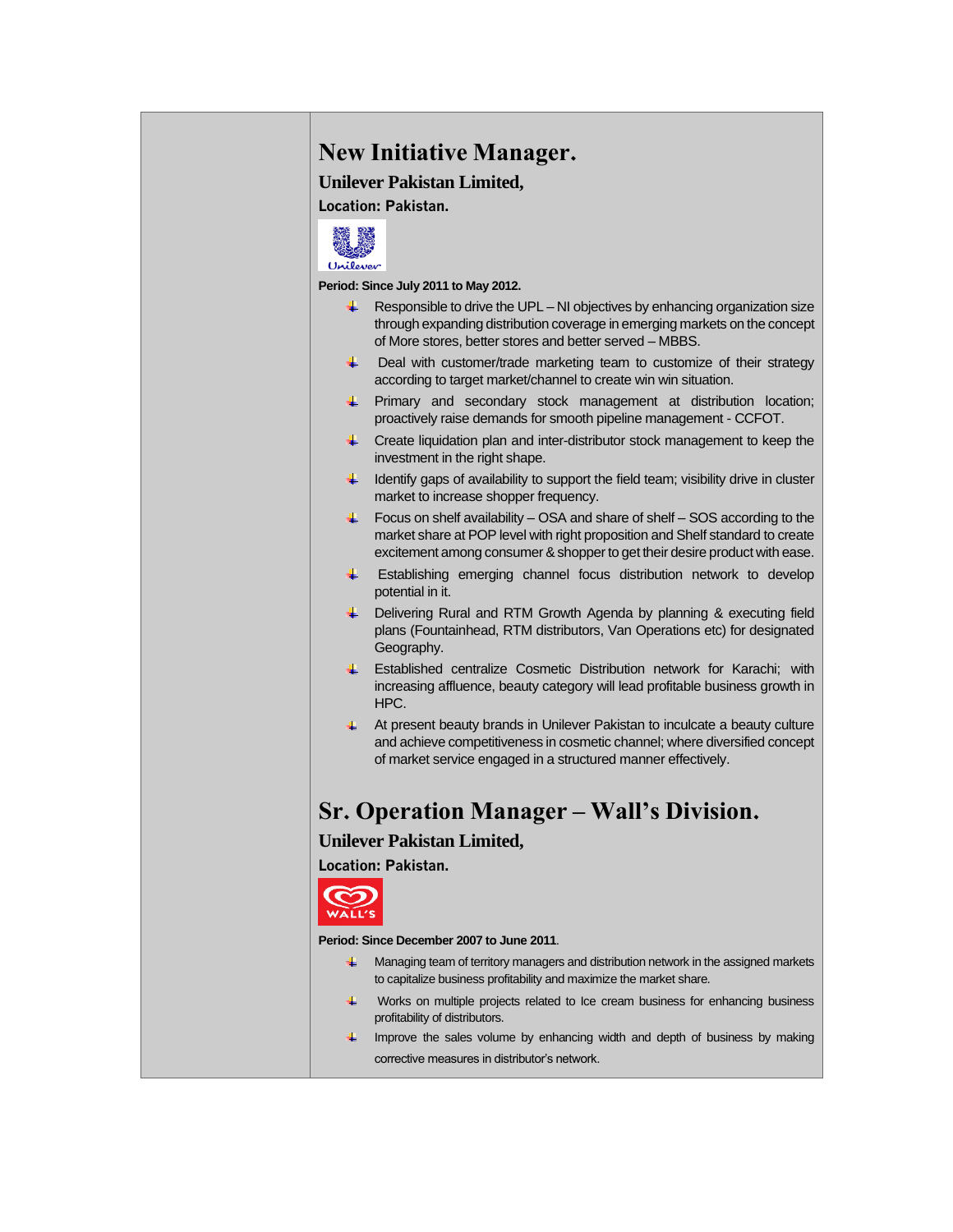- Asset Management within area to track down their accountability through implementing different monitoring tools.
- Cross-channel/business exposure leads to handle regional position in various occasions in absence of line manger.
- Market demand forecast and tapping emerging markets to increase the numeric and weighted distribution.
- Feam building and their coaching to keep them on the same desirable track to deliver assigned targets/Objectives.
- Engage business partners in their own SWOT analysis to bring positive results in the business and provide enhanced services in their respective areas.
- Focus on long term business strategies to get strengthens relationship with customers.
- Proactive business approach to cater upcoming challenges. a.

### **Sr. Area Manager.**

#### **Unilever Pakistan Limited,**

**Location: Karachi Sales Region.**



Period: Since January 2005 to November 2007.

#### **Responsibilities:**

- Addition of 909 business relevant outlets in the outlet base by extending distributor coverage till Ghaghar Phatak and NHW outskirts.
- Experience to handle combination of Urban & Rural target market and their customers.
- Administratively managed the affairs of Warehouse for ensuring smooth flow of supplies in the territory.
- Improving SKU's presence and visibility through effective promotional and merchandising approach.
- $\ddot{\phantom{1}}$  Ensuring that business objectives are achieved according to UPL policy.
- ₩. Planning & implementing new SKU's launches/re-launches.
- $\ddot{\phantom{1}}$  Highly focused on competitors' activities in the market.
- Execute promotional scheme and trade offers given by the Company.
- €. Plan the Sales Operational Program for each quarter.
- Assign targets to the Distributor Sales Representative's on weekly basis and monitor their achievements on daily basis.
- $\ddot{\phantom{1}}$  Estimates stock requirements and ensure the availability of stocks at the distributor place for the territory on weekly basis.
- Analyze the credit given in the market by the distributor and recommend where necessary.
- $\leftarrow$  Territory Analysis from each aspect to make the distributor's operational activities more profitable.
- **4** Motivate Distributor to deploy resources to avail the opportunities.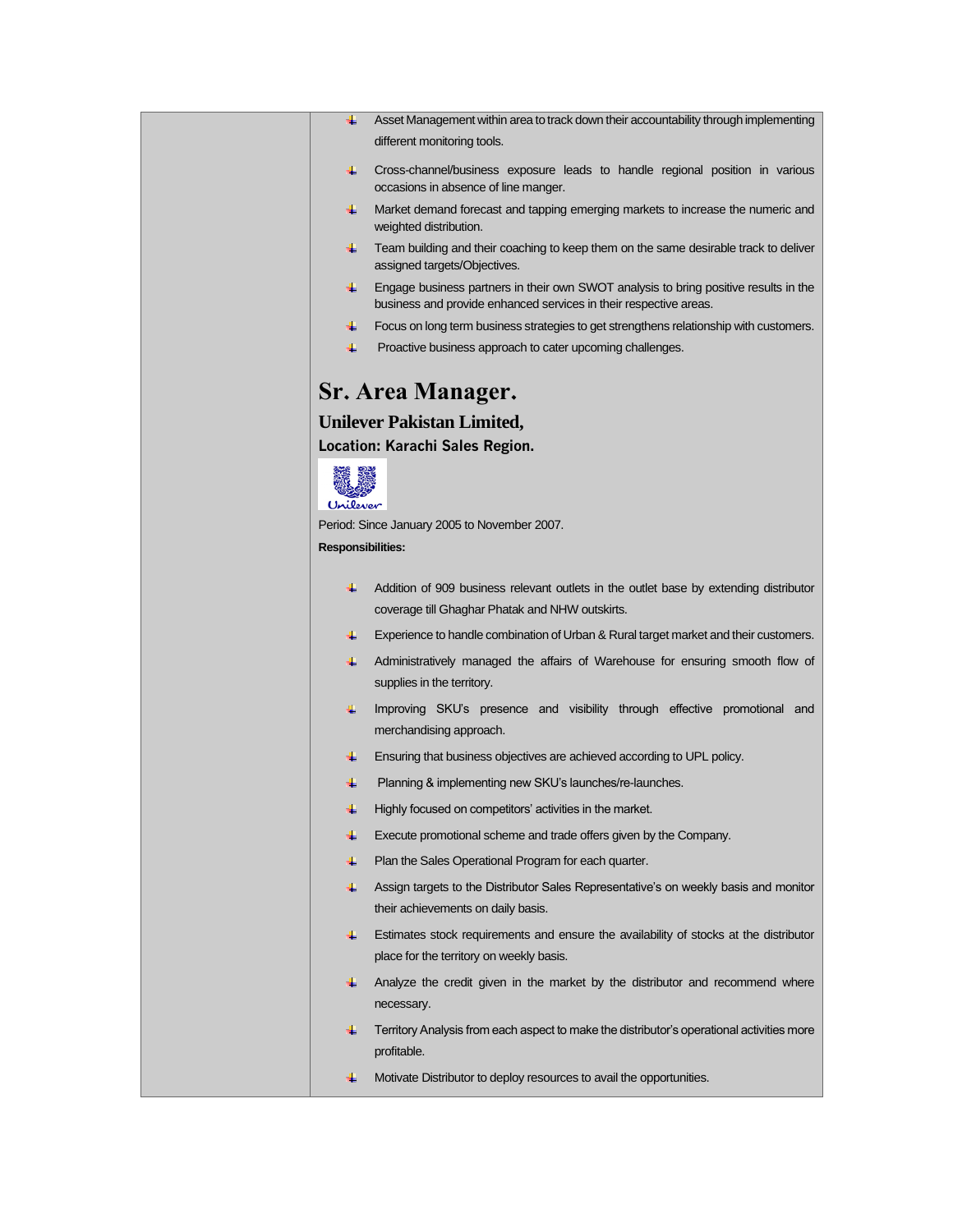## **Senior Market Development Officer**

#### **Coca Cola Beverages Pakistan Limited,**

**Location: Karachi.**



Period: Since September 2003 to December 2004.

#### **Responsibilities:**

| Active new outlets and strike on to the competitor's exclusively running product |  |
|----------------------------------------------------------------------------------|--|
| outlets in beverages. Divert them to convert those as our loyal trade partner    |  |
| through an exclusive deal for gaining incremental volume by creating win win     |  |
| situation.                                                                       |  |
| Brief Sales Merchandizing Officers on focusing more on our existing outlets to   |  |

- secure volume. Interaction with SMOs' for reviewing their daily sale calls and the productivity on daily basis, guiding the SMOs' for resolving market issues as a regular feature.
- ❑ Recommend injection of company's assets on the retail outlets through intuitive judgment of its potential.
- ❑ Ensure impulse purchase points integrity and manage accountability of Equipments deployed in the market.
- ❑ To monitor and plan market research and retail audit for improving company's sales.
- ❑ Results are found to be highly productive, in terms of coverage, productivity, combating with OOS situation.
- ❑ Emphasis is to develop best trade relation in the market.
- ❑ New outlet activations have also given a boost in the sale volume, and incremental sales volume versus last Year from the existing business through giving target incentive within a specified time.
- ❑ Success stories in terms of volume growth in the territory of 1.5 ml PET and 250ml NRB.
- ❑ Managing and effectively utilizing merchandising, promotion and trade Offers.
- ❑ Impulse purchase point displays are significantly improved through good customer relationships.
- ❑ Involve and guide Sales Merchandizing Officers in short term and long terms strategic business planning.
- ❑ Efforts of the team was duly acknowledged and appreciated by the Top Management of the company.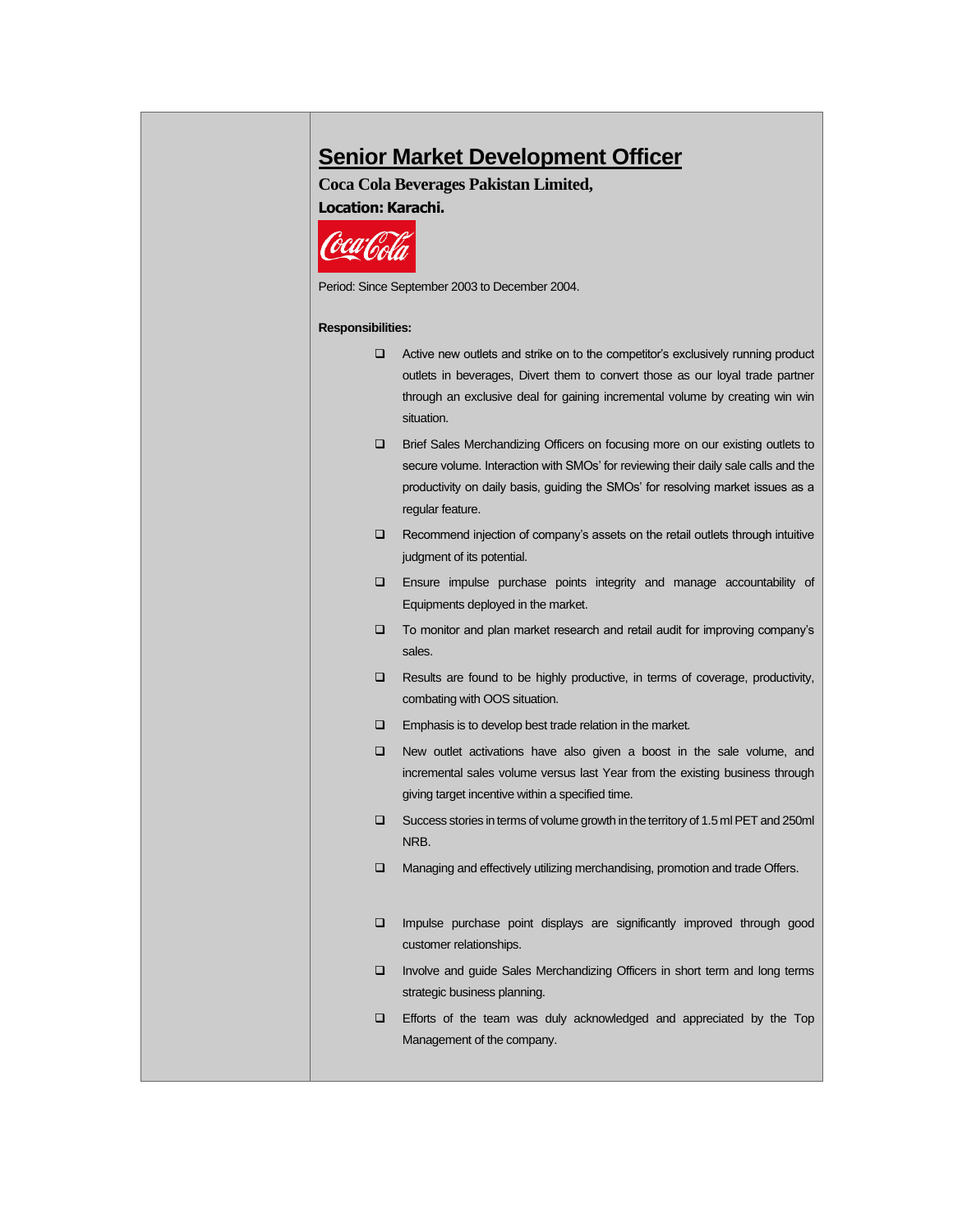| <b>PTC</b> Internship<br>PAKISTAN TOBACCO<br>COMPANY | Worked in Pakistan Tobacco Company (A member of British American<br>Tobacco) as an Internee, during the internship carried out a project on<br>Brand evaluation of newly Launched Wills International.                                                                                                                                                                                                                                                                                                                                                                                                                                                                                                                                                                                                                                 |
|------------------------------------------------------|----------------------------------------------------------------------------------------------------------------------------------------------------------------------------------------------------------------------------------------------------------------------------------------------------------------------------------------------------------------------------------------------------------------------------------------------------------------------------------------------------------------------------------------------------------------------------------------------------------------------------------------------------------------------------------------------------------------------------------------------------------------------------------------------------------------------------------------|
| <b>Courses/Workshops</b>                             | 1) Basic Call Procedure - BCP (6X9) training conducted by<br>STM at Regent Plaza on March 2006.<br>2) Field Coaching Session in Regent Plaza Conducted by<br>STM of UPL on September 2006.<br><b>Building Customer Relationship Course Conducted by</b><br>3)<br>Mrs. Andleeb from Navitus Learning House at Pearl<br>Continental Hotel on August 2005.<br>Essential Territory Management Course -<br>4)<br><b>ETOM</b><br>conducted by ASTM of UPL at Regent Plaza on September<br>2006.                                                                                                                                                                                                                                                                                                                                              |
|                                                      | 5) Living for Results from Navitus Learning House conducted<br>by Farhan Kamally in October 2006.<br>6) Seven Habits of Highly Effective People 02 days training<br>course Conducted by National Training Manager - UPL in<br>May 2007.<br>7) Fundamental of Ice Cream 02 days workshop Conducted by<br>Aalana Training Center in Avari Towers in Feburary 2008.<br><b>Business Objects XI Relase II training course Conducted by</b><br>8)<br>Sidat Hyder.<br>Effective Leadership Skills 02 days residential course<br>9)<br>conducted by Mrs. Rubina Jamal at LCC, Lahore.<br>10) NEW LEADERS 02 days workshop by Track International in                                                                                                                                                                                            |
|                                                      | PC Lahore, Dec 2008<br>11) Unbeatable General Trade 02 days residential workshop by<br>GT - Sales Director and Category Manager in Dream World<br>Karachi, October 2009.<br>12) <b>SAP – PI Transform</b> functions to become frictionless, agile,<br>and transparent as part of RPL held in Pan Pacific Dhaka,<br>Bangladesh.<br>13) Team Immersion Skills- Johannesburg/Durban 15 days<br>training with cross functional leads in South Africa in 2013.<br>14) MAESTRO - Cape Town 06 days leadership and team<br>coaching course by Exetor International http://exetor.com/<br>In 2014.<br>15) High Performance Culture - Dubai 03 days training on<br>creating HPC within organization by Marc Eyres/Justin Vierea.<br>In 2015.<br>16) Growing & Winning Business - W Singapore hotel 02<br>days' workshop by WPP in February 2016 |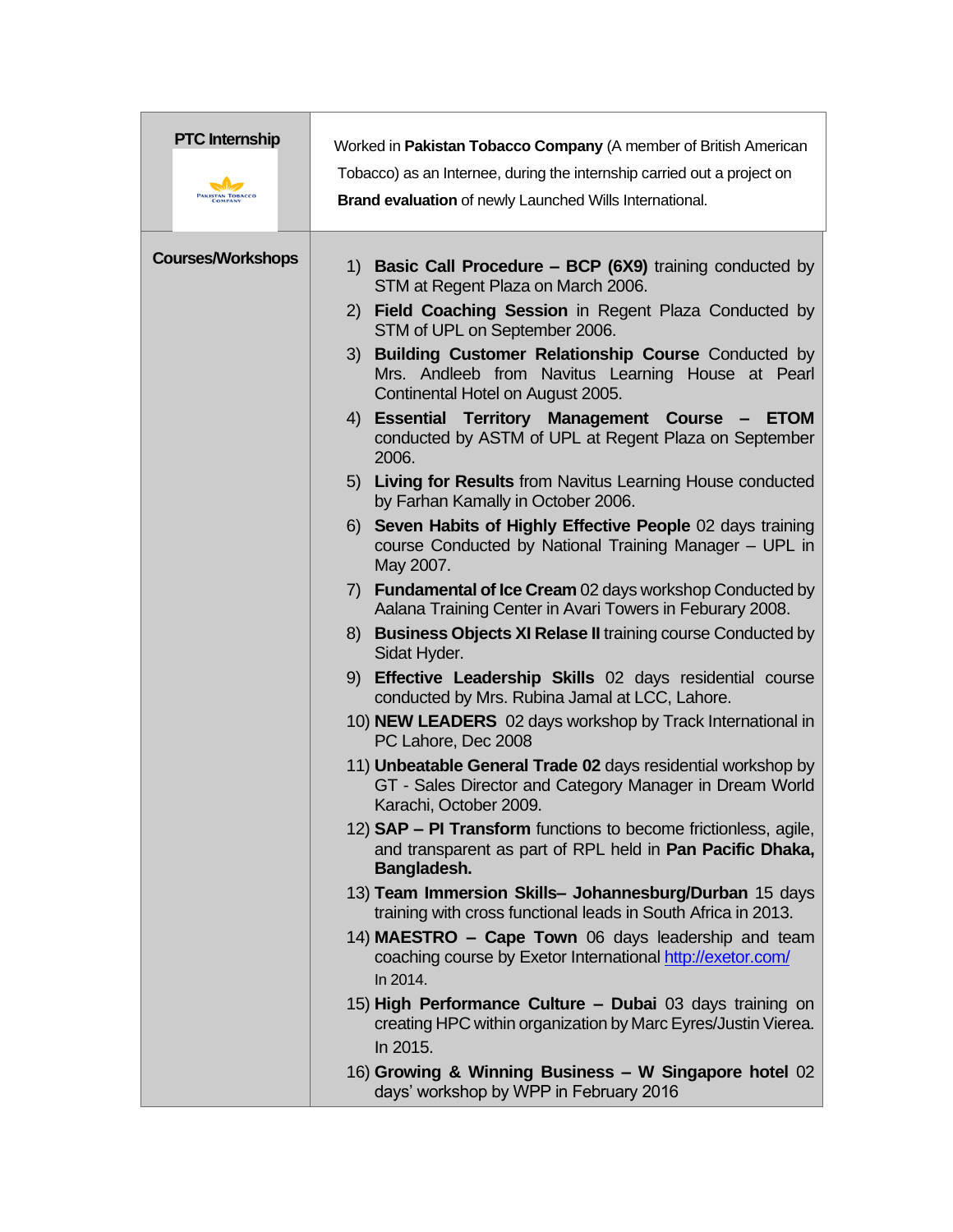|                     | Best territory for Supreme Sachet Display activity in the year<br>٠<br>2005.                                                                                                                                                                                       |
|---------------------|--------------------------------------------------------------------------------------------------------------------------------------------------------------------------------------------------------------------------------------------------------------------|
|                     | Best territory in Regional Competition of Sunsilk Black Storm<br>٠<br>in 2006.                                                                                                                                                                                     |
|                     | Best territory Fair & Lovely Cheeta Competition in the year<br>٠<br>2006.                                                                                                                                                                                          |
|                     | Best territory Personal Wash - Lifebouy & Lux Display Drive<br>٠<br>Competition in 2006.                                                                                                                                                                           |
|                     | Wholesale Loyality Program (Round 1 to 4) consistent volume<br>٠<br>target achievements in Karachi Sales Region, Area IV - Period<br>July 2006 to July 2007.                                                                                                       |
|                     | Won of Personal Wash - Lifebouy & Lux Display Drive<br>٠<br>Competition in Q2-2007.                                                                                                                                                                                |
|                     | Initiated & implemented Territory Hierarchy Module in ULTRA<br>٠<br>Systems in 2007 - Appreciation letter from ULTRA Team.                                                                                                                                         |
|                     | Won Best Launch competition of Cake Brownie nationally in<br>٠<br>2008.                                                                                                                                                                                            |
| <b>Achievements</b> | Achieve highest numeric distribution competition of Magnum in<br>٠<br>2008.                                                                                                                                                                                        |
|                     | Won Best Area Competition in Feast Chocolate nationally 2009.<br>٠                                                                                                                                                                                                 |
|                     | Won competition of Black Forest cake in 2009 nationally.<br>٠                                                                                                                                                                                                      |
|                     | Won Best Area Manager Trophy in 2009.<br>٠                                                                                                                                                                                                                         |
|                     | Best Launch award on "Badami" in 2010 in KSR.<br>٠                                                                                                                                                                                                                 |
|                     | Won Best Area Manager Trophy in 2010.<br>٠                                                                                                                                                                                                                         |
|                     | Nominated to represent Pakistan - Ice Cream business in U2K2<br>٠<br>workshop for 03 Weeks in Dhaka, Bangladesh. October, 2010.                                                                                                                                    |
|                     | Member of Frontrunner program of Unilever Pakistan Ltd in<br>٠<br>which multiple function exposures and assignment is in progress<br>under supervision of functional head since March - 2011 to<br>enhance capability on each individual to create future leaders. |
|                     | National award for "Bias for Action" by Chairman UPL, 2012.<br>٠                                                                                                                                                                                                   |
|                     | Nominated by CDLT for the Joint Venture with Smollan; landing<br>٠<br>the structure with 100% operational within a year 2013.                                                                                                                                      |
|                     | Achieved Gold criteria against the business score card for<br>٠<br>Smollan Pakistan since established 2013-16.                                                                                                                                                     |
|                     | Consecutive 02 years highest score in Perfect Stores in 2014-<br>٠<br>15-74% and 89% respectively.                                                                                                                                                                 |
|                     | Highest resource optimization driven in 2014-15 with the<br>٠<br>management scale of 2012 with addition of 25 new towns with<br>10,000 Stores.                                                                                                                     |
|                     | Fastest Hot Zone execution driven within 04 weeks' time with<br>٠<br>84% compliance results reported by neutral 3P results 2016.                                                                                                                                   |